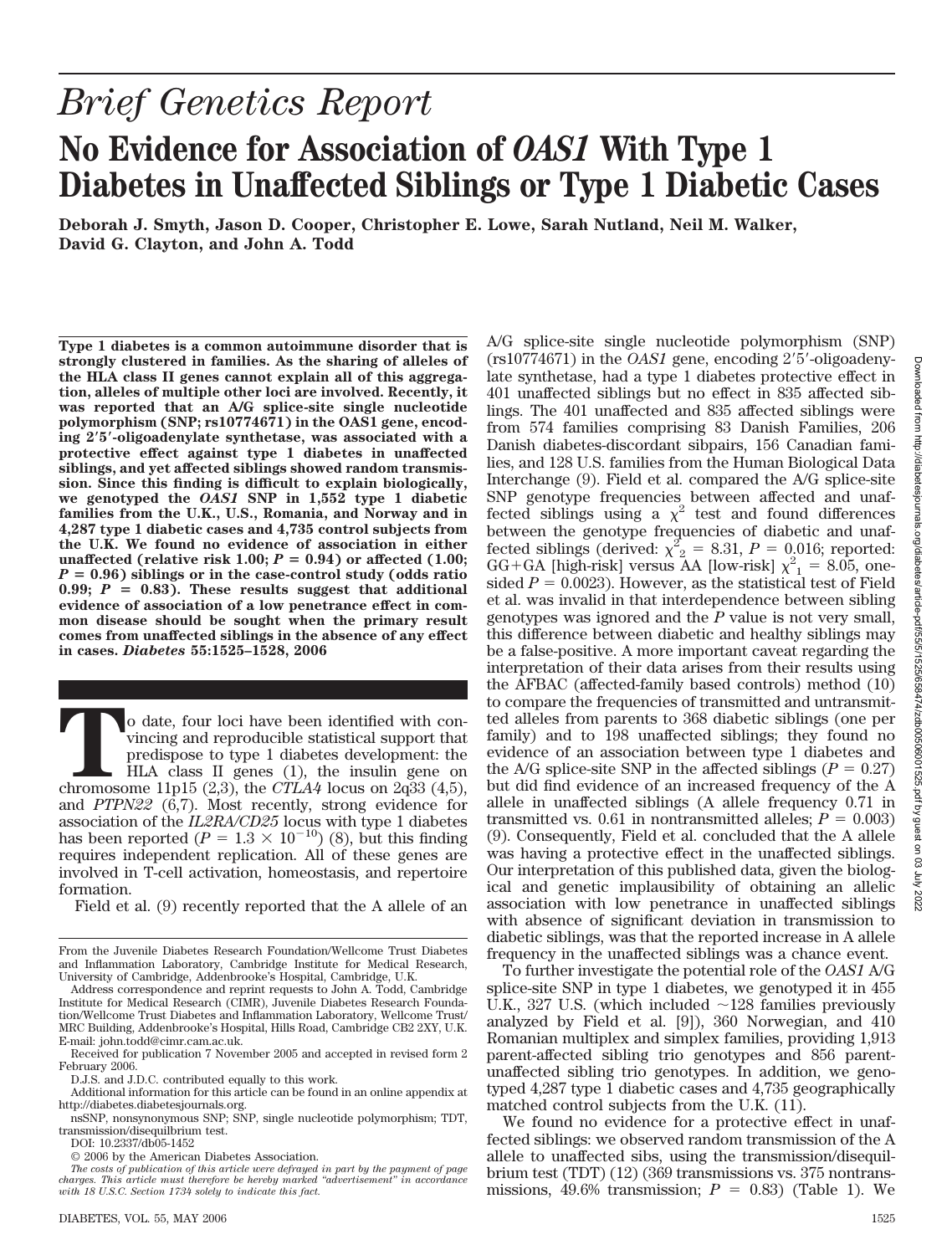TABLE 1

| Association analyses of <i>OAS1</i> A/G splice–acceptor site SNP (rs10774671) in 1,552 families |
|-------------------------------------------------------------------------------------------------|
|-------------------------------------------------------------------------------------------------|

|                 | Parent-child<br>trios $(n)$ | Parental MAF | TDT (G allele) |     |       |             |              |
|-----------------|-----------------------------|--------------|----------------|-----|-------|-------------|--------------|
| Population      |                             |              | T              | NT  | $\%T$ | $_{\rm RR}$ | $\mathbf{p}$ |
| U.K.            | 706                         | 0.34         | 340            | 322 | 51.4  | $1.06\,$    | 0.48         |
| U.S.            | 592                         | 0.39         | 229            | 259 | 46.9  | 0.88        | 0.17         |
| Norway          | 323                         | 0.30         | 139            | 124 | 52.8  | 1.12        | 0.35         |
| Romania         | 292                         | 0.36         | 133            | 138 | 49.0  | 0.96        | 0.76         |
| All families    | 1.913                       | 0.34         | 841            | 843 | 49.9  | $1.00\,$    | 0.96         |
| Unaffected sibs | 856                         | 0.34         | 369            | 375 | 49.6  | 0.98        | 0.83         |

\**P* values by TDT. MAF, minor allele frequency; NT, not transmitted; T, transmitted.

found, consistent with Field et al. (9), no evidence for an association with type 1 diabetes in the family collections from four populations (Table 1) (relative risk [RR] for allele G = 1.00 [95% CI 0.91–1.10];  $P = 0.96$ ). In addition, we found no evidence for association between the A/G splice-site SNP and type 1 diabetes in the case-control collection (odds ratio for allele  $G = 0.99$  [0.93–1.06];  $P =$ 0.83) (Table 2). We found virtually identical genotype frequencies in the diabetic offspring and pseudo-control subjects (13) for the "high-risk  $GG + GA$  genotype" (56.7) and 56.7%, respectively), as well as in the case-control collection (58.5 and 58.9%, respectively) (Table 2).

More recently, Tessier et al. (14) reported marginally significant evidence for an association between type 1 diabetes and the *OAS1* splice-site SNP, using the TDT in 784 families of mixed European descent, mainly French Canadian (RR for the G allele =  $1.18$  [95% CI 1.02–1.37];  $P = 0.033$ . They did not test transmission to unaffected siblings. Tessier et al. also genotyped two nonsynonymous SNPs (nsSNPs) in *OAS1*, rs3741981 (C>T) and rs3177979 (A>G), obtaining an RR for allele C of 1.19 (1.03–1.37;  $P =$ 0.021) and an RR for allele G of 1.19  $(1.03-1.38; P = 0.026)$ , respectively. On examining haplotypes for the three SNPs, Tessier et al. found that transmission from C-A-A/T-A-A to diabetic siblings was overtransmitted in favor of C-A-A  $(P = 0.009)$ . Consequently, they suggested that rs3741981

was the sole functional variant accounting for the genetic effect (14). They reported that maternal transmissions to affected offspring were increased for the three SNPs compared with transmissions from fathers.

We also genotyped the two nsSNPs from Tessier et al. (14) and found no evidence of association between rs3741981 or rs3177979 and type 1 diabetes in the family or case-control collections (supplementary Tables 1 and 2 [online appendix, available at http://diabetes.diabetesjournals.org]). We also tested for an association with the three–*OAS1* SNP haplotype (rs10774671-rs3741981-rs3177979) and found no evidence of association ( $P = 0.28$  and 0.86 for the casecontrol and family collections, respectively). The linkage disequilibrium between the SNPs was consistent with that reported by Tessier et al. (14); in control subjects, the D was 1.00 for each pair of SNPs, and the  $r^2$  was 0.74 between rs10774671 and rs3741981 and 0.98 between rs10774671 and rs3177979. Finally, despite no evidence of primary association, we tested for increased maternal or paternal transmission to affected siblings (one affected sibling per family) for the three *OAS1* SNPs but could not replicate the findings of Tessier et al. (14) (parent-of-origin test  $\chi^2_{1} = 2.86, P = 0.091$ .

The RR observed by Tessier et al. (14) was 1.18 for the G allele for the A/G splice-site SNP and 1.19 for both rs3741981 and rs3177979, minor alleles C and G, respec-

TABLE 2

*OAS1* A/G splice–acceptor site SNP (rs10774671) allele and genotype frequencies and association test results in the type 1 diabetes family and the case-control collection

| Family collection       | Transmitted         | Untransmitted*                   | RR (95% CI)                     | $\boldsymbol{P}$ |  |
|-------------------------|---------------------|----------------------------------|---------------------------------|------------------|--|
| Allele                  |                     |                                  | <b>TDT</b>                      |                  |  |
| G (TDT)                 | 841                 | 843                              | $1.00(0.91 - 1.10)$             | 0.96             |  |
| Genotype                |                     |                                  | Conditional logistic regression |                  |  |
| AA                      | 829 (43.3)          | 2,484(43.3)                      | $1.00$ (ref.)                   |                  |  |
| GA                      | 848 (44.4)          | 2,554(44.5)                      | $1.00(0.88 - 1.13)$             | 0.95             |  |
| GG                      | 236(12.3)           | 701 (12.2)                       | $1.01(0.82 - 1.24)$             | 0.92             |  |
| $GG + GA$               | 1,084(56.7)         | 3,255(56.7)                      | $1.00(0.88 - 1.13)$             | 0.96             |  |
| Case-control collection | Cases $(n = 4,287)$ | Control subjects ( $n = 4,735$ ) | OR (95% CI)                     | $\boldsymbol{P}$ |  |
| Allele                  |                     |                                  | Logistic regression             |                  |  |
| A                       | 5,522(64.4)         | 6,093(64.3)                      | $1.00$ (ref.)                   |                  |  |
| G                       | 3,052(35.6)         | 3,377(35.7)                      | $0.99(0.93 - 1.06)$             | 0.83             |  |
| Genotype                |                     |                                  |                                 |                  |  |
| AA                      | 1,779(41.5)         | 1,945(41.1)                      | $1.00$ (ref.)                   |                  |  |
| GA                      | 1,964(45.8)         | 2,203(46.5)                      | $0.96(0.88-1.05)$               | 0.40             |  |
| GG                      | 544 (12.7)          | 587 (12.4)                       | $1.01(0.88 - 1.16)$             | 0.86             |  |
| $GG + GA$               | 2,508(58.5)         | 2,790 (58.9)                     | $0.97(0.89 - 1.06)$             | 0.52             |  |
|                         |                     |                                  |                                 |                  |  |

Data are *n* (%) unless otherwise indicated. Families comprise U.K., U.S., Norway, and Romania. \*Untransmitted (pseudo-control) data for genotypes in the type 1 diabetic family collection are estimated, as in Cordell and Clayton (13). OR, odds ratio.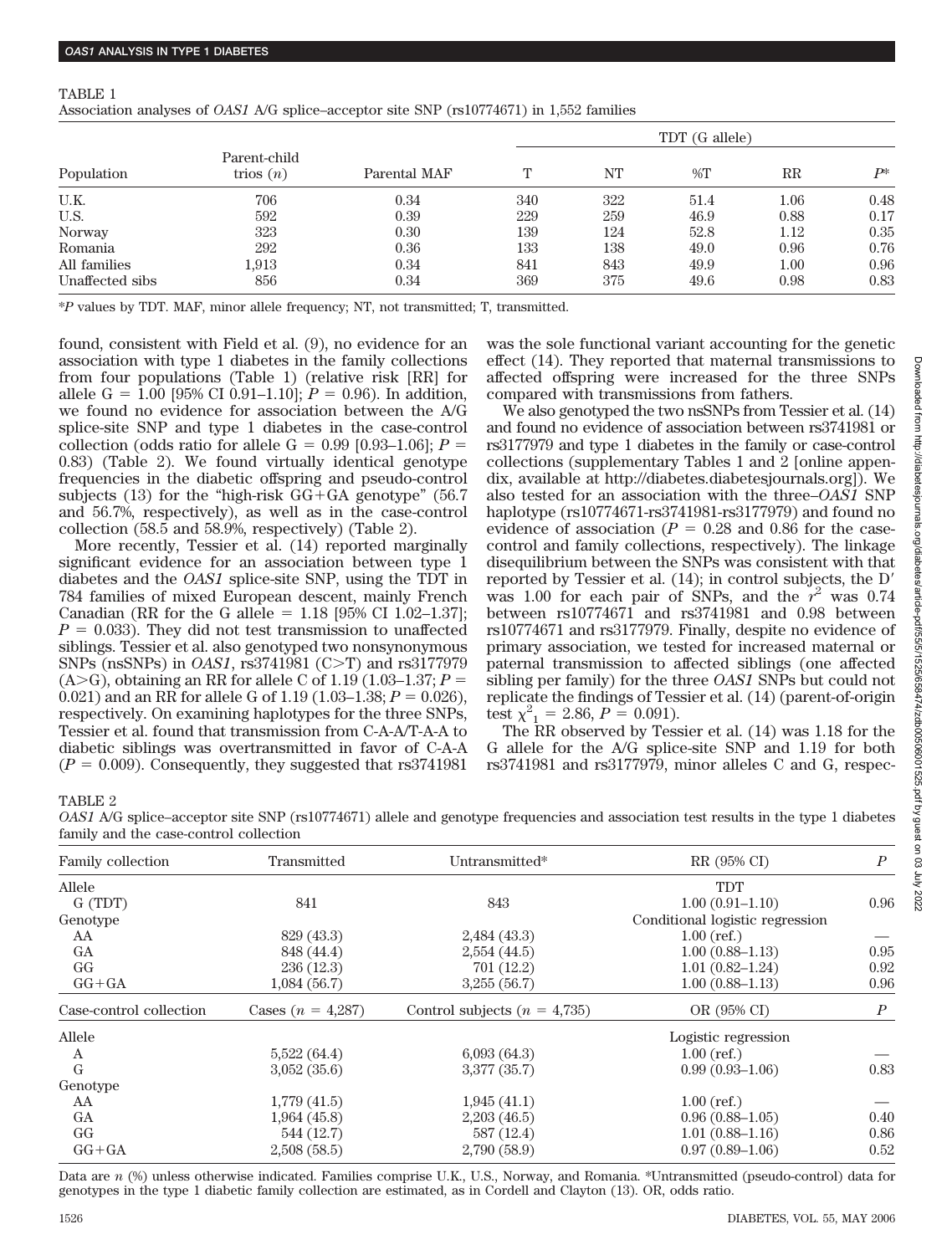tively. Using our family and case-control collections, we had 94% power in the family collections and 100% in the case-control collection to detect such effect sizes at the 5% significance level.

The inconsistencies between the two previous studies are further highlighted by the reply from Field et al. (15) to Tessier et al., in which Field et al. reanalyzed their own data but failed to find a haplotypic association or evidence for *OAS1* parental sex–specific effects on diabetes susceptibility, indicating that the results of Tessier et al. were probably false-positives; a conclusion consistent with the results found in the present report. Previously, we had reported evidence for an association of the LRP5 gene in type 1 diabetes, for which most of the statistical support came from a lack of transmission of a haplotype to unaffected siblings (16). This sort of effect, which can be described as a protective effect in unaffected siblings, is difficult to explain biologically, especially in the absence of any effect in affected siblings and when the effect size or penetrance of the potential susceptibility gene under analysis is very low. Hence, we subsequently analyzed much larger sample sizes, and the undertransmission of LRP5 gene region alleles to unaffected siblings disappeared, as one would expect (17). Nevertheless, it remains a possibility that there is an effect at or near *OAS1* in type 1 diabetes. However, if there is, then it must be very small and/or susceptible to population-specific effects, requiring replication in extremely large population-specific studies.

## **RESEARCH DESIGN AND METHODS**

All families were Caucasian and of European descent and were composed of two parents and at least one affected child (supplementary Table 3). The population studied consisted of 455 multiplex families from the Diabetes U.K. Warren collection (18), 410 simplex families from Romania (19), 360 Norwegian simplex families (20), and 327 multiplex families from the Human Biological Data Interchange (U.S.) (21). The 4,287 case subjects are part of the Juvenile Diabetes Research Foundation/Wellcome Trust Diabetes and Inflammation Laboratory (U.K.) GRID (Genetic Resource Investigating Diabetes) study (http://www-gene.cimr.cam.ac.uk/ucdr/grid.shtml) and the 4,735 control subjects from the 1958 British Birth Cohort (http://www.cls.ioe.ac.uk/ studies.asp?section=000100020003), as previously described (11). All DNA samples were collected after approval from the relevant research ethics committees, and written informed consent was obtained from the participants. **Genotyping.** Genotyping was undertaken using TaqMan (Applied Biosystems, Warrington, U.K.), and probes and primers were designed by Applied Biosystems. All genotyping was double scored to minimize error (concordance was 100%). The nsSNP rs3177979 was also genotyped using a second independent technology (MegAllele technology: Affymetrix GeneChip Tag arrays using ParAllele's molecular inversion probes) (11,22). From 1,051 cases and control subjects, the concordance between MegAllele and Taqman genotypes was 99.99% (one discrepancy).

**Statistical analysis.** All statistical analyses were performed in the Stata statistical package (http://www.stata.com), using the Genassoc package. Allele frequencies for all subjects were in Hardy-Weinberg equilibrium (*P* 0.05) for all three SNPs. The case-control data were stratified by broad geographical region within the U.K. in order to reduce to a minimum any confounding due to variation in allele frequencies across the U.K. (11). Haplotype analysis was performed in the family collection using TRANSMIT (13) and in the case-control collection using SNPHAP (http://www-gene.cimr. cam.ac.uk/clayton/software/) to derive the haplotypes and logistic regression to analyze.

## **ACKNOWLEDGMENTS**

This work was funded by the Wellcome Trust and the Juvenile Diabetes Research Foundation International.

We gratefully acknowledge the participation of all of the patients, control subjects, and family members and thank the Human Biological Data Interchange and Diabetes U.K. for U.S. and U.K. multiplex families, respectively, and the

Norwegian Study Group for Childhood Diabetes for the collection of Norwegian families (Dag Undlien and Kjersti Ronningen) and Constantin Ionescu-Tirgoviste and Cristian Guja for Romanian families. We acknowledge use of DNA from the 1958 British Birth Cohort collection, funded by the Medical Research Council Grant G0000934 and Wellcome Trust Grant 068545/Z/02, and thank David Strachan and Paul Burton for their help. We also thank The Avon Longitudinal Study of Parents and Children laboratory in Bristol, including Susan Ring, Wendy McArdle, and Richard Jones, for preparing DNA samples.

## **REFERENCES**

- 1. Cucca F, Lampis R, Congia M, Angius E, Nutland S, Bain SC, Barnett AH, Todd JA: A correlation between the relative predisposition of MHC class II alleles to type 1 diabetes and the structure of their proteins. *Hum Mol Genet* 10:2025–2037, 2001
- 2. Bell GI, Horita S, Karam JH: A polymorphic locus near the human insulin gene is associated with insulin-dependent diabetes mellitus. *Diabetes* 33:176 –183, 1984
- 3. Barratt BJ, Payne F, Lowe CE, Hermann R, Healy BC, Harold D, Concannon P, Gharani N, McCarthy MI, Olavesen MG, McCormack R, Guja C, Ionescu-Tirgoviste C, Undlien DE, Ronningen KS, Gillespie KM, Tuomilehto-Wolf E, Tuomilehto J, Bennett ST, Clayton DG, Cordell HJ, Todd JA: Remapping the insulin gene/*IDDM2* locus in type 1 diabetes. *Diabetes* 53:1884 –1889, 2004
- 4. Nistico L, Buzzetti R, Pritchard LE, Van der Auwera B, Giovannini C, Bosi E, Larrad MT, Rios MS, Chow CC, Cockram CS, Jacobs K, Mijovic C, Bain SC, Barnett AH, Vandewalle CL, Schuit F, Gorus FK, Tosi R, Pozzilli P, Todd JA: The CTLA-4 gene region of chromosome 2q33 is linked to, and associated with, type 1 diabetes. *Hum Mol Genet* 5:1075–1080, 1996
- 5. Ueda H, Howson JM, Esposito L, Heward J, Snook H, Chamberlain G, Rainbow DB, Hunter KM, Smith AN, Di Genova G, Herr MH, Dahlman I, Payne F, Smyth D, Lowe C, Twells RC, Howlett S, Healy B, Nutland S, Rance HE, Everett V, Smink LJ, Lam AC, Cordell HJ, Walker NM, Bordin C, Hulme J, Motzo C, Cucca F, Hess JF, Metzker ML, Rogers J, Gregory S, Allahabadia A, Nithiyananthan R, Tuomilehto-Wolf E, Tuomilehto J, Bingley P, Gillespie KM, Undlien DE, Ronningen KS, Guja C, Ionescu-Tirgoviste C, Savage DA, Maxwell AP, Carson DJ, Patterson CC, Franklyn JA, Clayton DG, Peterson LB, Wicker LS, Todd JA, Gough SC: Association of the T-cell regulatory gene *CTLA4* with susceptibility to autoimmune disease. *Nature* 423:506 –511, 2003
- 6. Bottini N, Musumeci L, Alonso A, Rahmouni S, Nika K, Rostamkhani M, MacMurray J, Meloni GF, Lucarelli P, Pellecchia M, Eisenbarth GS, Comings D, Mustelin T: A functional variant of lymphoid tyrosine phosphatase is associated with type I diabetes. *Nat Genet* 36:337–338, 2004
- 7. Smyth D, Cooper JD, Collins JE, Heward JM, Franklyn JA, Howson JM, Vella A, Nutland S, Rance HE, Maier L, Barratt BJ, Guja C, Ionescu-Tirgoviste C, Savage DA, Dunger DB, Widmer B, Strachan DP, Ring SM, Walker N, Clayton DG, Twells RC, Gough SC, Todd JA: Replication of an association between the lymphoid tyrosine phosphatase locus (*LYP/ PTPN22*) with type 1 diabetes, and evidence for its role as a general autoimmunity locus. *Diabetes* 53:3020 –3023, 2004
- 8. Vella A, Cooper JD, Lowe CE, Walker N, Nutland S, Widmer B, Jones R, Ring SM, McArdle W, Pembrey ME, Strachan DP, Dunger DB, Twells RC, Clayton DG, Todd JA: Localization of a type 1 diabetes locus in the *IL2RA/CD25* region by use of tag single-nucleotide polymorphisms. *Am J Hum Genet* 76:773–779, 2005
- 9. Field LL, Bonnevie-Nielsen V, Pociot F, Lu S, Nielsen TB, Beck-Nielsen H: *OAS1* splice site polymorphism controlling antiviral enzyme activity influences susceptibility to type 1 diabetes. *Diabetes* 54:1588 –1591, 2005
- 10. Thomson G: Mapping disease genes: family-based association studies. *Am J Hum Genet* 57:487– 498, 1995
- 11. Clayton DG, Walker NM, Smyth DJ, Pask R, Cooper JD, Maier LM, Smink LJ, Lam AC, Ovington NR, Stevens HE, Nutland S, Howson JM, Faham M, Moorhead M, Jones HB, Falkowski M, Hardenbol P, Willis TD, Todd JA: Population structure, differential bias and genomic control in a large-scale, case-control association study. *Nat Genet* 37:1243–1246, 2005
- 12. Spielman RS, Ewens WJ: The TDT and other family-based tests for linkage disequilibrium and association. *Am J Hum Genet* 59:983–989, 1996
- 13. Cordell HJ, Clayton DG: A unified stepwise regression procedure for evaluating the relative effects of polymorphisms within a gene using case/control or family data: application to HLA in type 1 diabetes. *Am J Hum Genet* 70:124 –141, 2002